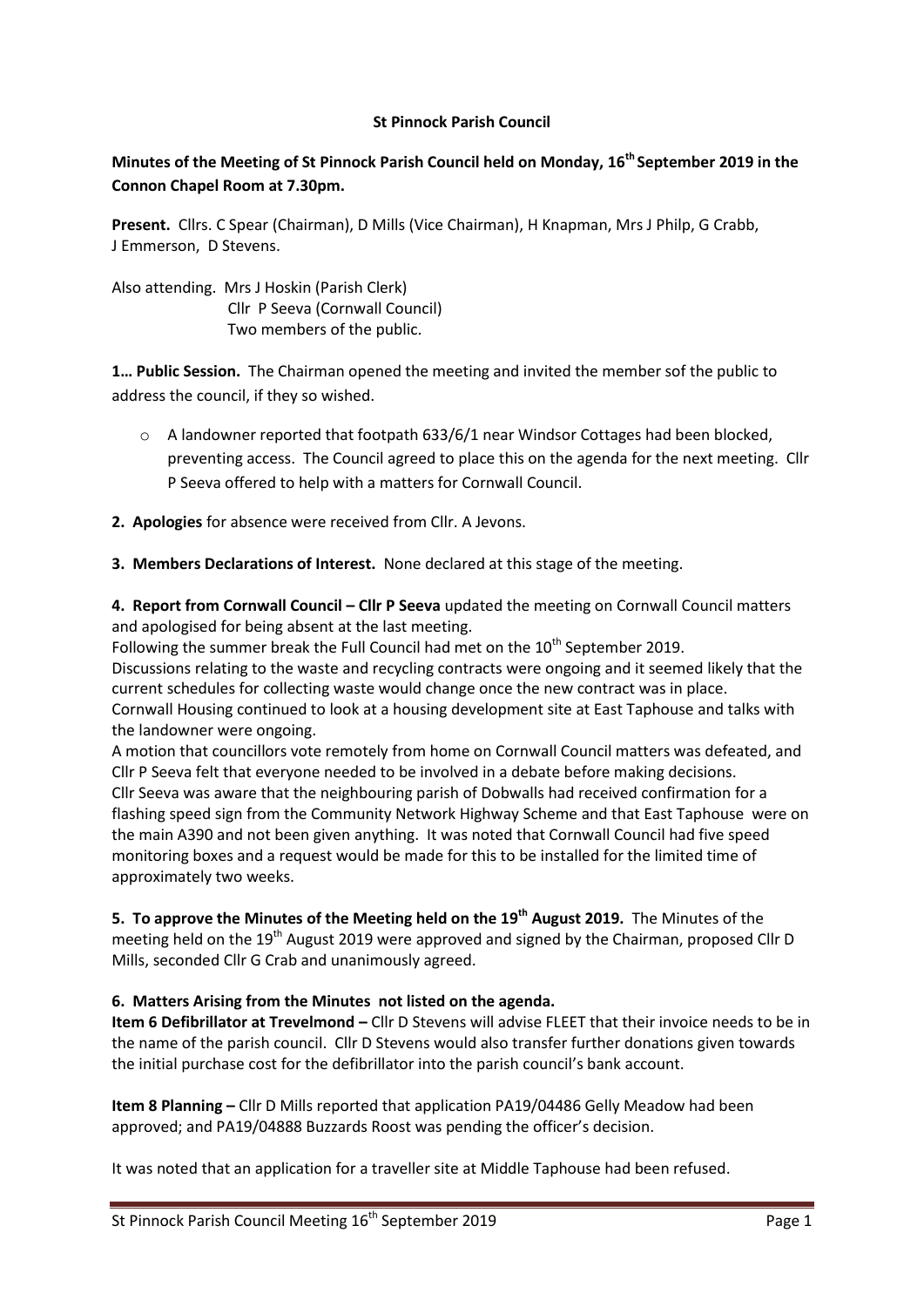## **7. Accounts / Financial Matters.**

**a) To approve the payment of accounts as presented.** It was proposed by Cllr H Knapman, seconded by Cllr J Emmerson and unanimously agreed the accounts be paid. It was proposed by Cllr D Mills, seconded by Cllr G Crabb and unanimously agreed that £40.00 be sent to the Royal British Legion for this year's Remembrance Wreath and donation.

The Clerk presented the bank account balances as at the 5<sup>th</sup> September 2019, notifying the Council that the second half of the precept had been received but was not showing on the current statements.

| Ch 892/893 | J Hoskin / HMRC – clerks payment                     | l £ 146.78 |
|------------|------------------------------------------------------|------------|
| Ch 894     | Royal British Legion – remembrance wreath & donation | £ 40.00    |

**b) To receive confirmation on the last donation given to Trevelmond Snooker hall and decide whether or not another donation be given, and resolve the amount to be paid.** The Clerk confirmed dates of previous donations. It was agreed to defer another grant at this meeting and obtain information on the status of the accounts for the Snooker Hall.

#### **8. Planning Applications - to report on the following planning applications and any further applications received between the publication of the agenda and the meeting. a) No applications received at the date of the agenda**

**9. Playing Field, East Taphouse – inspections and to identify if any work is required.** Nothing to report.

**10. Neighbourhood Plan – to approve the wording of the document to be used to obtain feedback from parishioners on a Neighbourhood Plan. Councillors to report on any information received.** Cllr D Mills circulated the draft document to be given to parishioners. Cllr H Knapman asked for clarification on the "positive response". The documents would be distributed with the Post Horn magazine and Coucillors will collect the questionnaire from residents in their area of the parish. A box will also be situated in the hall for responses and the Chairman stated that anyone could used her home letterbox. Councillors discussed the aspects of a plan. It weas prosed by Cllr D Mills, seconded by Cllr D Stevens and unanimously agreed the questionnaires be sent out in December and and a decision be made based on the responses in early 2020.

## **11. Correspondence – report from Clerk.**

- o **Solar speed advisory signs** The Clerk provided information on the signs being used in Pelynt.
- o **St Johns Ambulance –** request for funding.
- o **Plug & Go –** Electrical charging stations for cars.
- o **CALC –** news round-up August 2019
- o **Clerks & Councils Direct –** magazine September 2019

## **12. Highway matters to be reported to Cormac.**

- $\circ$  Poddifer bridge still not repaired.
- $\circ$  The visibility splay at the B3359 junction at Connon Bridge required trimming.
- $\circ$  Cllr Mrs J Philp offered to confirm the owner of a property at North Bosent as the hedges had not been cut for 2-3 years.